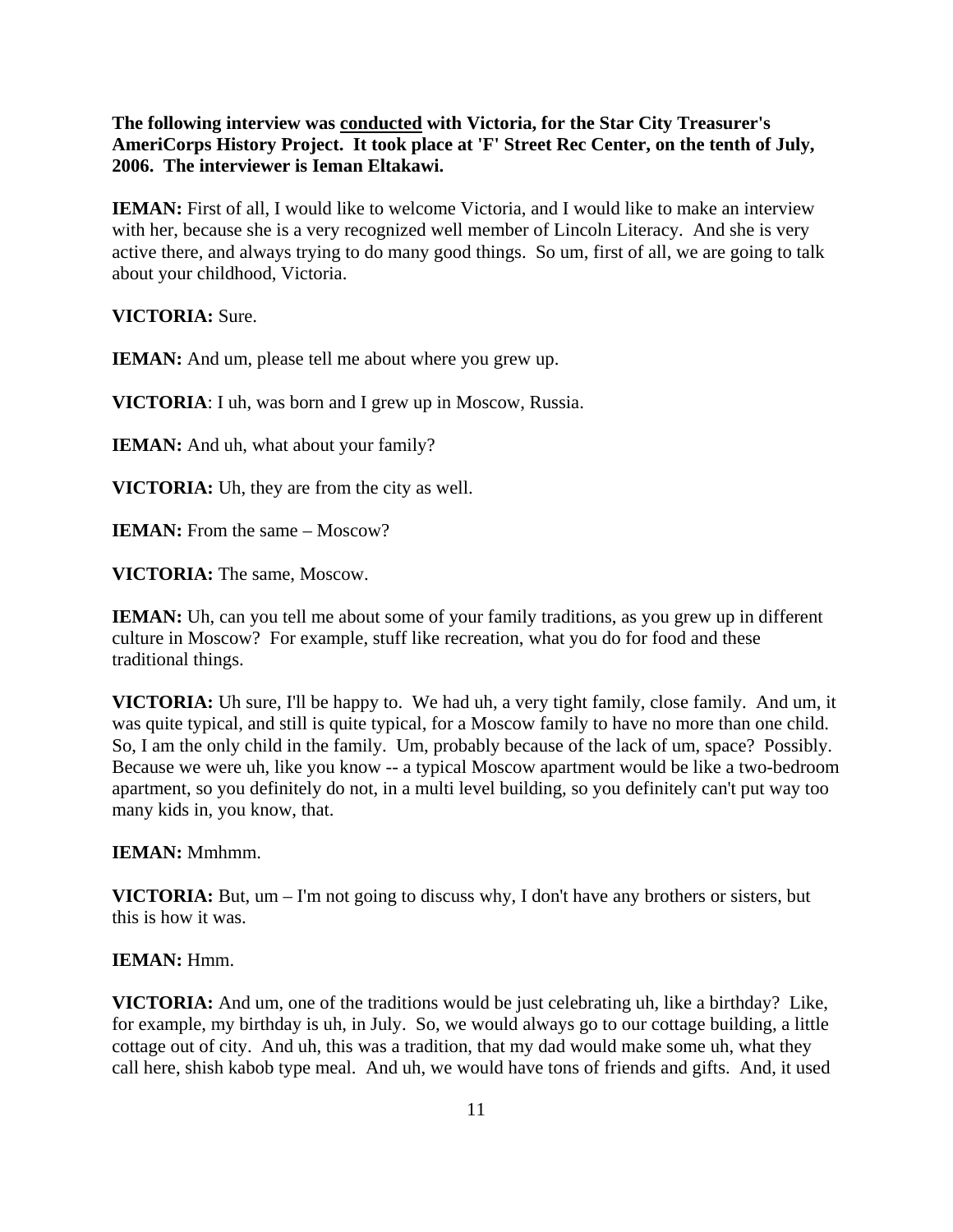to be my best day of the year –

[Interviewer laughs]

**VICTORIA:** – but then, after I hit twenty I kind of realized that there is not this much, you know, happiness about it. And by that – by now, I totally dislike this day!

**IEMAN:** So until the age of twenty, there was very wonderful celebrations?

**VICTORIA:** Yes, I was happy, I was happy! And then, the realization occurred, that no, actually there is not much to celebrate.

**IEMAN:** Yea, yea. And uh, what about uh, the food? Do you have some specialty that you --

**VICTORIA:** Yea, my um, let's see. My ancestors, from my father's side, they come from Armenia? Which is uh, small country close enough to, what should I say, Turkey? To make it understandable?

## **IEMAN:** Mmhmm.

**VICTORIA:** Um, and of course there, a meal would be different from a Russian traditional meal. So in my house, we would have a happy combo of uh, of Russian with uh – Russian meals with uh, I don't know, cabbage and potatoes and all this jazz. And uh, some typical Armenian dishes, like uh, stuffed grape leaves, you know, shish kabobs uh, chicken with nuts and all this stuff. So, whenever we would have company to entertain, we would serve something Armenian. IEMAN: Yea.

**VICTORIA:** But, our everyday life would be Russian, because it was easier to cook.

**IEMAN:** Yea.

**VICTORIA:** And faster.

**IEMAN:** [Laughs] I, I think shish kabobs, are these things near to the Turkish?

**VICTORIA:** Yes. Yea, it's kind of typical for Mediterranean area, so.

**IEMAN:** Mmm. Which is very delicious.

**VICTORIA:** It is very good, too.

**IEMAN:** Yea.

**VICTORIA:** You know, and now I am speaking with you, and I just remembered I didn't have breakfast this morning, so *now*, I'm getting really hungry!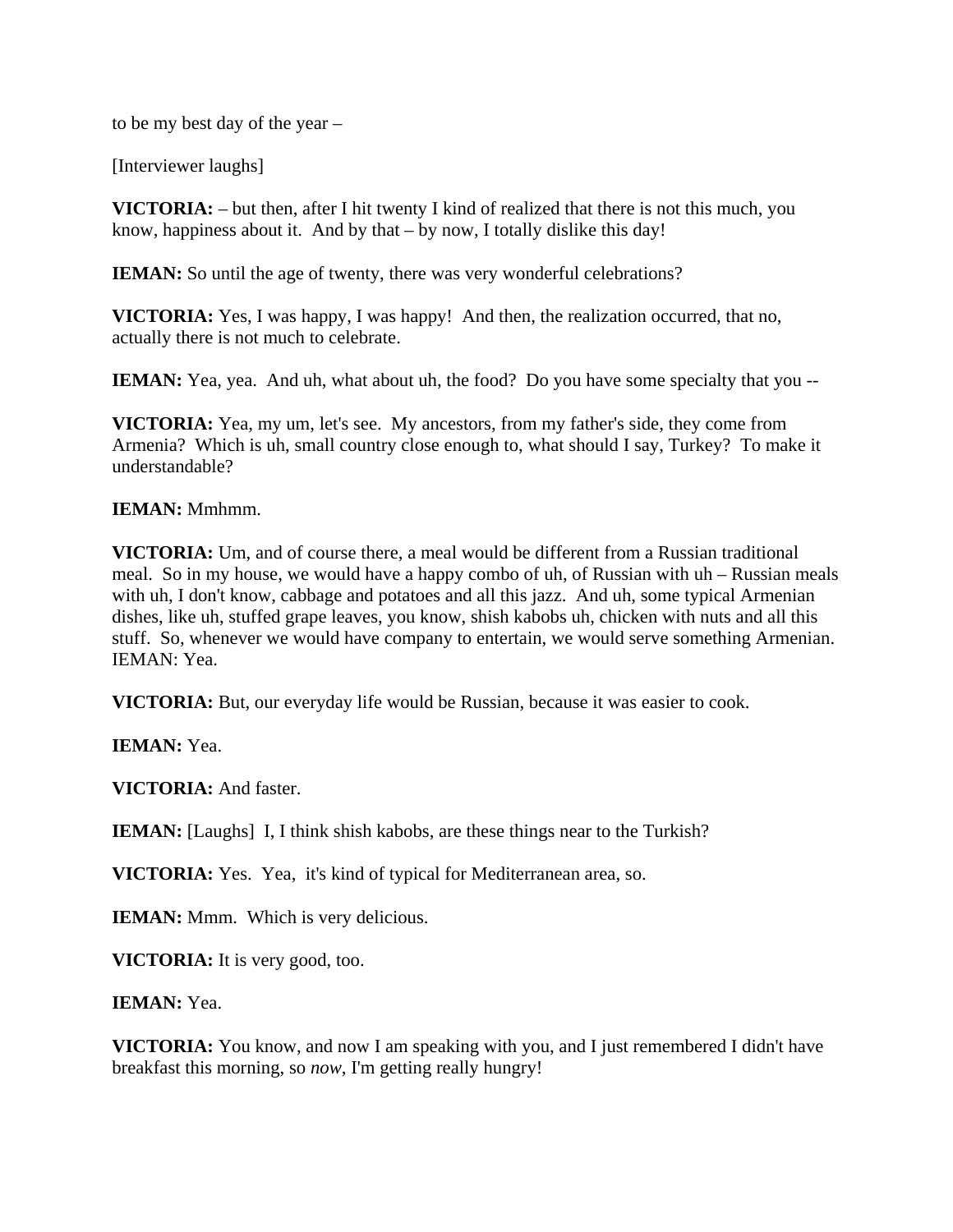**IEMAN:** [Laughs] Okay, and what about your education? Can you tell me about your education?

**VICTORIA:** Yes, I uh, graduated from my high school. In that same year, I entered the University of Foreign Languages of Moscow, and got my Master's degree there. And uh, I have a double major in Education and English language.

**IEMAN:** Hmm, good – in English language?

**VICTORIA:** Mmhmm.

**IEMAN:** And so your major was English?

**VICTORIA:** Right, right.

**IEMAN:** Wow, great! And tell me about the schools you attended, and the courses you took.

**VICTORIA:** Um, you mean, the university?

**IEMAN:** No, uh, before the universities.

**VICTORIA:** High school? It's a typical uh, Moscow setting, when uh, you don't have separate building for um, elementary or middle school. It's all in one buidling. At least, this is how it used to be when I was growing up.

**IEMAN:** Mmhmm.

**VICTORIA:** And uh, so we would have – usually, it's very typical type of a building. So, you would have like, three-story building. And uh, usually the little kids, ages seven through nine, would be in one uh, end of the building, on the second floor. And of course the uh, older kids, they would have different classes, classrooms, which is typical to high school of um, you know, American high schools as well.

**IEMAN:** Hmm. And uh, what about your teachers and classmates? Are there some unique teachers, or some classmates whom you were uh. affected by, or they made some impression?

**VICTORIA:** Sure, I'm still in touch with um, some of my classmates. And it's funny, because you go – this is, this is the big difference to me. Um, in Moscow, you go to the first grade. And, the way we sit there -- it's not like what they do here, when kindergarten sits on the floor and, you know, that. There, we have those little desks for two people. And, it happens a lot, when two people would sit at the same desk and they go through uh, second grade, third grade, all the way through the tenth grade. And they would be still together.

**IEMAN:** Yea.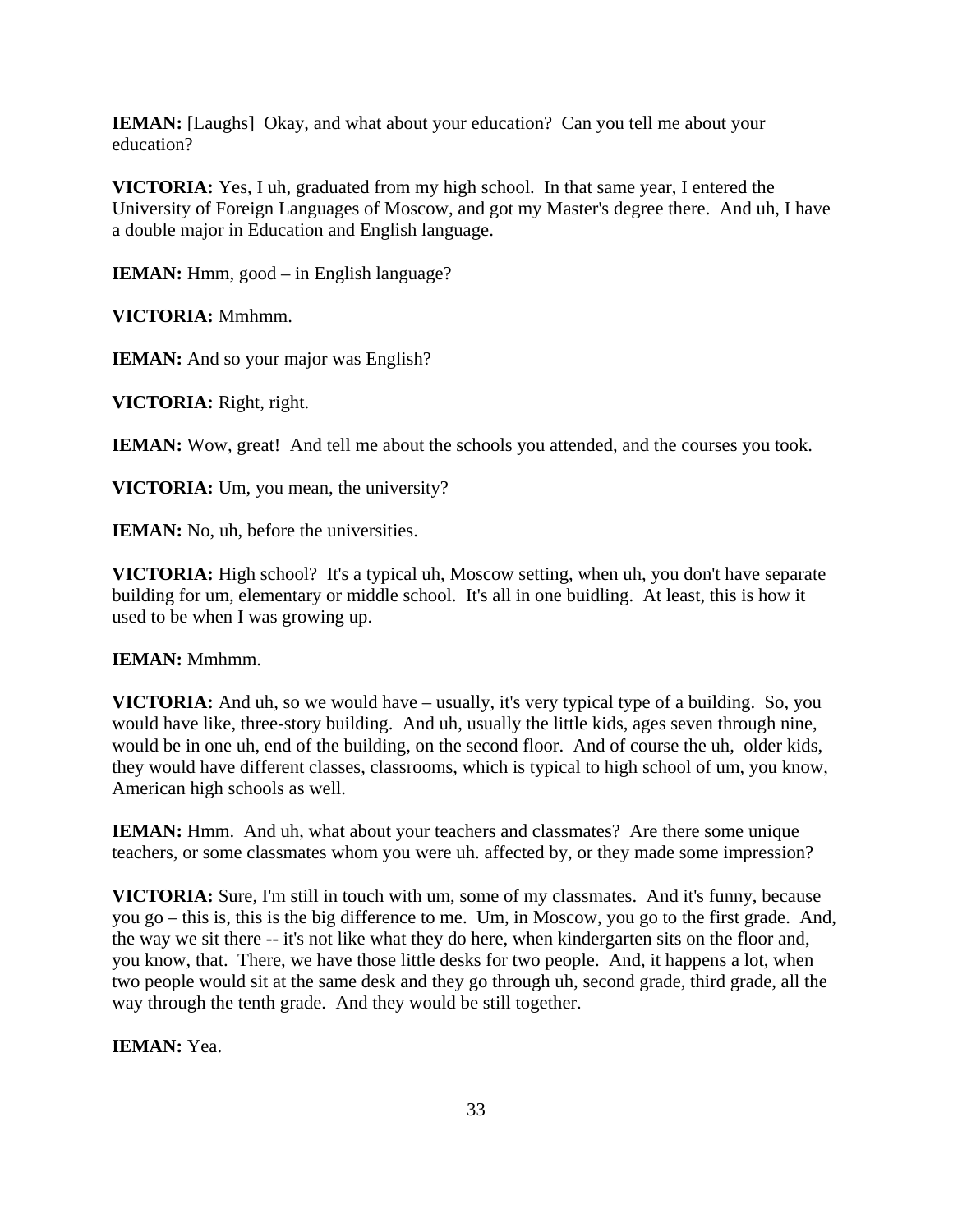**VICTORIA:** So, of course, that builds a much closer relationship between children. Because they go through uh, the same -- unless their parents move somewhere else, and of course, the kids would go with them. But usually, they would go through the same – like, in my case, I started at same school when I was seven, and I finished it when I was seventeen.

# **IEMAN:** Whoa!

**VICTORIA:** So, and we were all with the same, you know, with the same kids, same friends.

**IEMAN:** Mmhmm. And the teachers?

**VICTORIA:** Yea, I – yea, I remember a lot of the teachers. Like, lately, I don't know why, I keep thinking of our History teacher. Not that I was a, you know, majoring in History, but he was a really interesting person to hear, and to learn from. So, it was a good experience.

**IEMAN:** So um, how did this help prepare you. prepared you for your profession? For example, these teachers affected you to do English, or something like that?

**VICTORIA:** No, uh, I don't think -- well, well partially, yes. Because, I was typically – I knew that I would not go to, I was not going to use my math or physics skills, just because I never cared much for those subjects.

## **IEMAN:** Hmm.

**VICTORIA:** So, I, you know, I've always preferred um, some languages or, you know, literature studying.

**IEMAN:** Hmm. Uh, now we are going to talk about marriage and family customs. Tell me about your family and your customs relating to marriage. Do you have specific customs?

**VICTORIA:** Um, you know, we should probably say that Russia is a huge country. And what's typical in one end of the country would probably be not that typical in somewhere else.

## **IEMAN:** Mmhmm.

**VICTORIA:** And uh, Moscow is the megapolis with eleven million population people. So uh, what's typical there would probably totally will not be acceptable in some little villages. So, I mean, in my, like in the, what should I say? In like the, layer of people I was dealing with, you know, this was a -- our family was quite traditional. My parents never got divorced, they stay together. Which is very not typical for Moscow, I should say, because the uh, rate of divorce there is very high. Probably, they say it's one the highest rates in the world.

## **IEMAN:** Hmm.

**VICTORIA:** But they stayed together. And um, it was just a, it was a really nice, close family.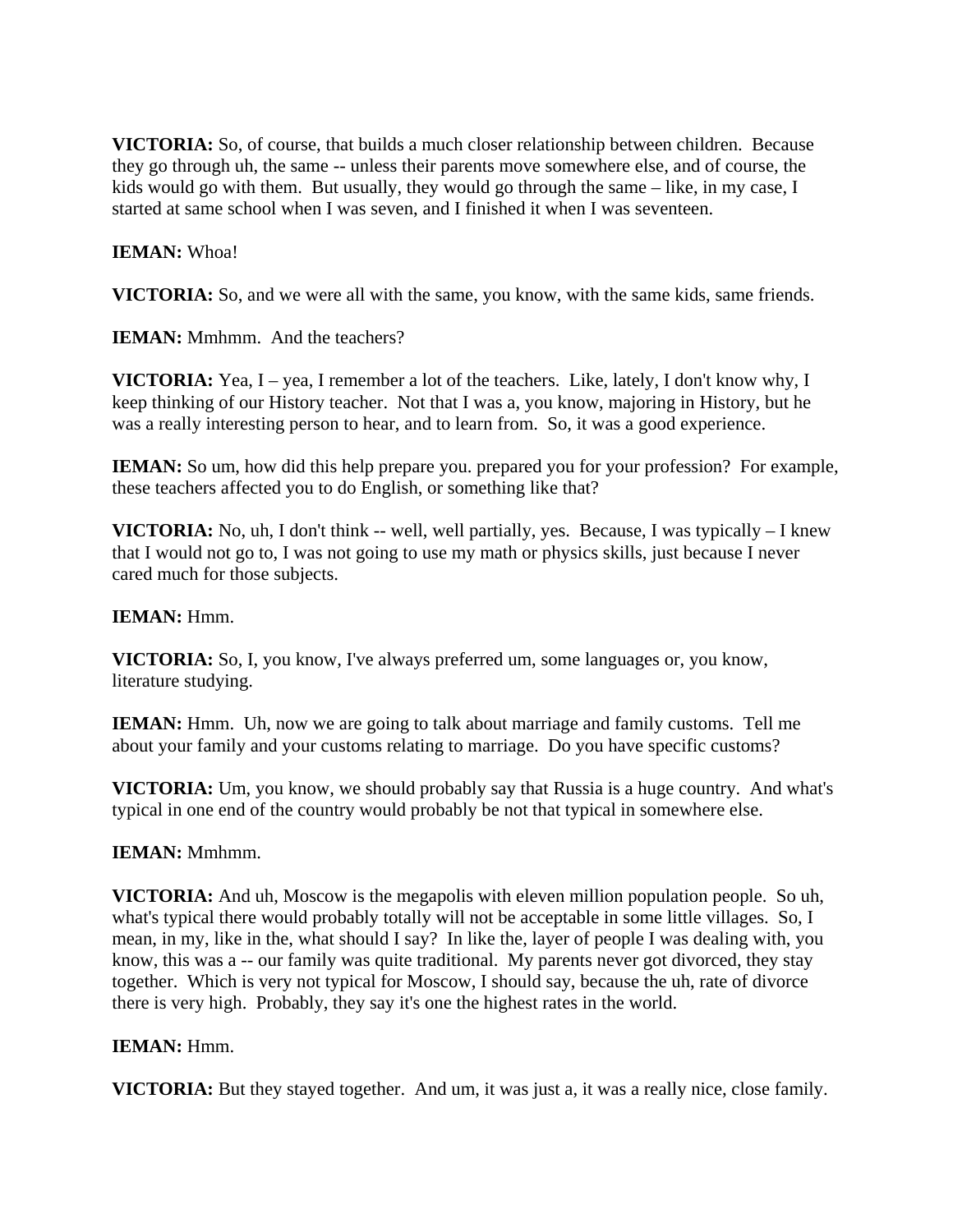And this is the biggest thing, you know, with me, now that I am living here and they live there. This is the biggest challenge.

**IEMAN:** Yea, of course, because you are the only child. You are used to being very close to them.

**VICTORIA:** Right. Yes, definitely.

**IEMAN:** And, tell me about meeting your spouse.

**VICTORIA:** I was uh, it was our work relationship. Because, I was working as an interpreter and uh, John came there with his company, because they were showing some equipment to uh, Russian agricultural academy. And I was hired as an interpreter.

**IEMAN:** Hmm.

**VICTORIA:** And this is how we met. And uh, so I was interpreting for them for, you know, probably ten days, then. Then they left, then he came back, then again, then *again*.

[Interviewer laughs]

**VICTORIA:** So, we were dating for maybe two years, two and a half years of, you know letters and visits and um, big phone bills and all that [Laughs].

[Interviewer laughs]

**VICTORIA:** Then I came here, and we got married here.

**IEMAN:** Yea, so, tell me about your marriage.

**VICTORIA:** Very non-traditional American. Because here, I mean, I'm watching all the movies and going, attending all those huge uh, wedding receptions with tons and tons of people. We didn't, we didn't – I didn't know many people here. I just moved in here. And so, we just had a very quiet wedding. Then we took off to uh, our Seattle honeymoon. And then uh, we went to Moscow, and that's where I had a big wedding. Well, not *that* big, once again. Probably was about fifty or sixty people.

**IEMAN:** Mmhmm.

**VICTORIA:** But that was a fun wedding.

**IEMAN:** Hmm. And uh, what about coming to America? Uh, tell me when and why you decided to come to America.

**VICTORIA:** Well, just because – John would not feel comfortable living in Russia, and I guess,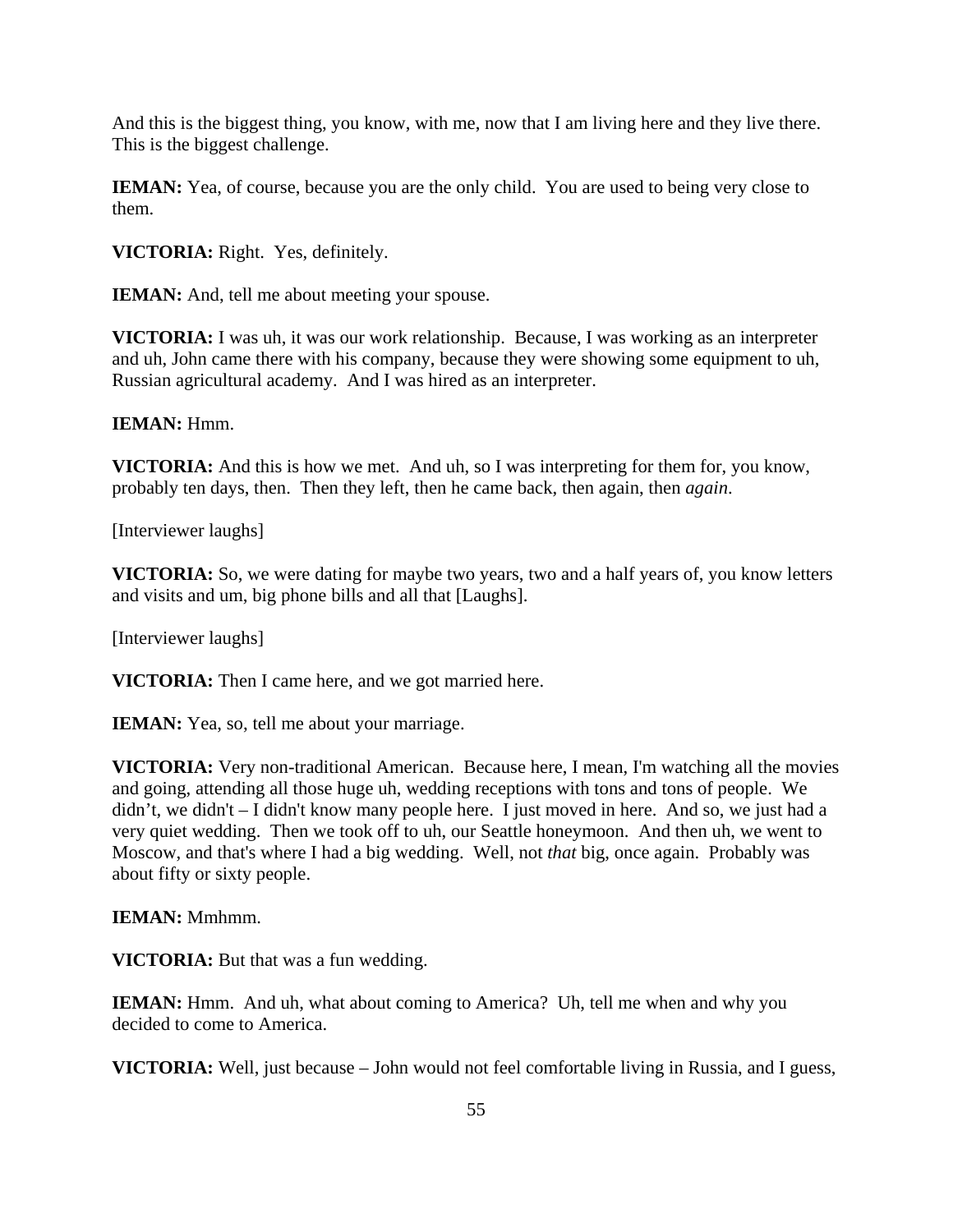I had to come to America.

**IEMAN:** Mmhmm. How you came to America? Uh... **VICTORIA:** By plane.

**IEMAN:** So, through a specific organization, or just by yourself?

**VICTORIA:** No, just by myself.

**IEMAN:** Hmm. Tell me about what it was like to first come to America.

**VICTORIA:** It was uh, I came to New York City. And of course, we were touring New York City for three days. And then um, that was a big change, to fly from New York City to Lincoln, Nebraska. So, that was hard. It was hard, it was – I was not used to small town living. And, it was a little challenging and boring, first year.

**IEMAN:** Mmhmm.

**VICTORIA:** But then, it's kind of getting, it got better.

**IEMAN:** Yea, but when you came to Lincoln, did you come to work here, or just to see Lincoln? Or...

**VICTORIA:** No, John lived here by uh, that time. He had his house and he had his job here, so.

**IEMAN:** So, he came first here, before you?

**VICTORIA**: Yes, yes. John came – he's an American, he was born here. I mean, he wasn't born in Lincoln, he was born in New York state.

**IEMAN:** He was born in New York?

**VICTORIA:** Yea.

**IEMAN:** And, then came back to Russia?

**VICTORIA:** He worked here. Yes, uh, he was there, just was short visits, to represent their company.

**IEMAN:** Oh. Uh-huh, I see. But, but he was born in Lincoln?

**VICTORIA:** No, in uh, New York state. Upstate New York.

**IEMAN:** Mmhmm. Okay, great. Then uh, when you wanted to come to – from Moscow to here -- uh, did they forbid you or something? Or, they don't forbid you.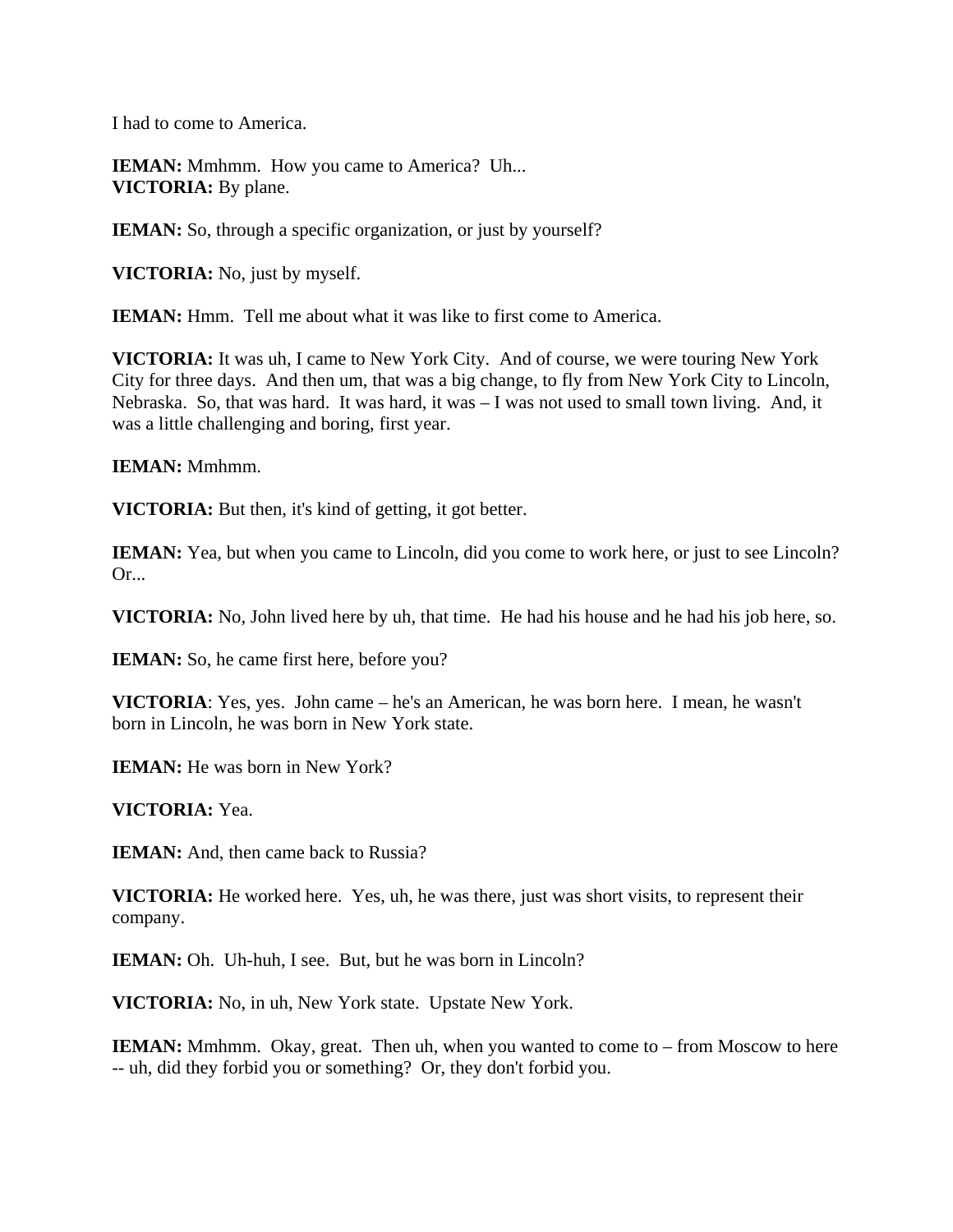**VICTORIA:** No. No, it was very easy.

**IEMAN:** Hmm.

**VICTORIA:** It was, you know, we had this in Russia. In the Soviet Union, we had this period called 'perestroika' when, you know, they let people go anywhere.

**IEMAN:** What did you call it?

**VICTORIA:** It's a Russian name, called uh, basically it's called 'perestroika', which some people know.

**IEMAN:** Mmhmm.

**VICTORIA:** But, it means 'reconstruction', so they reconstructed the Soviet society, and uh, you know, it became more Democratic.

**IEMAN:** Wow, good! Because, before I hear it used to be very difficult to come to the States.

**VICTORIA:** That's right. But once again, what you hear here, uh, what you get to hear is not always what uh, you know, what I saw. I mean, I don't want to say that everybody is not saying the truth, but everybody's coming up with their own stories.

**IEMAN:** Hmm.

**VICTORIA:** So, my experience with the Soviet Union was very positive and nice.

**IEMAN:** Mmhmm. Good. Uh, tell me about what you expected to find when you came to America? Did you expect specific things, or...

**VICTORIA:** You know, I was in so much *love* with John, you know, so I didn't you know, think about much what to expect here. I never thought much about living in America. I kind of was thinking about Europe. Europe always attracted me, but in America – like, you would ask me, 'What do you know about America?' Well, New York City, with big skyscrapers and uh, Disneyland, something like that.

## **IEMAN:** Hmm.

**VICTORIA:** So, definitely I didn't find either one of them here in Lincoln. So, it was a little - uh, I guess I lucked out, because the first year I moved in here, I got a position at the University. Was teaching Russian there, as an instructor.

**IEMAN:** Mmm, good!

**VICTORIA:** So, it got me busy for several years.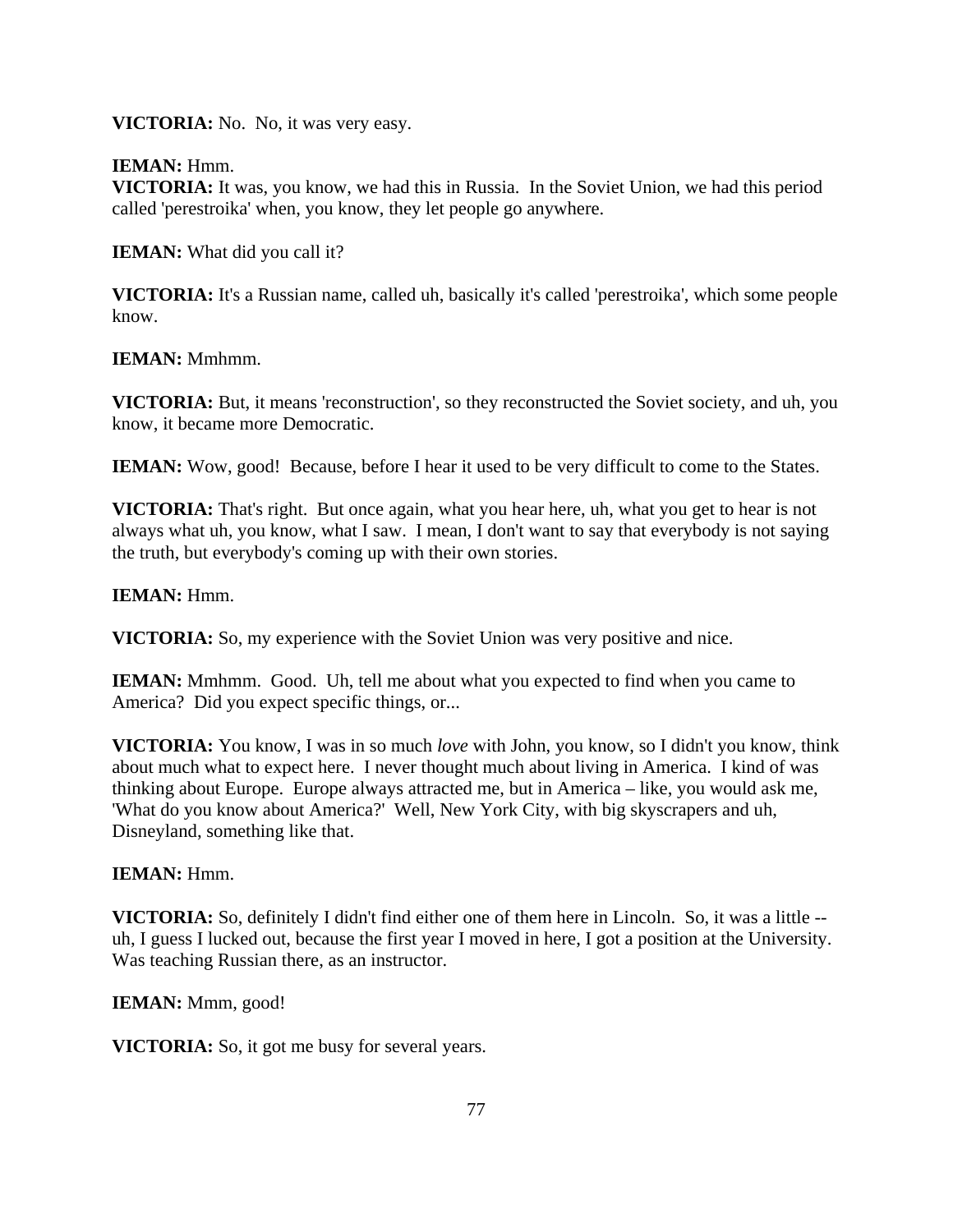**IEMAN:** Yea, so you were teaching at the University here?

**TVICORIA:** Mmhmm.

**IEMAN:** Oh, good!

**VICTORIA:** Mmhmm.

**IEMAN:** Why did you leave, then? [Laughs]

**VICTORIA:** Oh, they had um, first of all, financial cuts. So, they had to cut off several positions.

**IEMAN:** Hmm.

**VICTORIA:** But also, it was just I -- not mine. I wasn't, it wasn't um, challenging enough, or whatever. I was...

**IEMAN:** Mmhmm. And um, tell me about your job now, that you are holding. Do you find it interesting?

**VICTORIA:** Um, well Lincoln Literacy Council is a big organization, and we work with a lot of volunteers who want to teach English. Um, and mainly, lately we have probably eighty percent of our students second – what do I want to say? I want to say they are second -- no! English as a Second Language learner. So, which means they are all immigrants or refugees from different countries.

**IEMAN:** These volunteers, you mean?

**VICTORIA:** No, the students.

**IEMAN:** Oh, the students.

**VICTORIA:** Our students. So our volunteers, mainly, they work with English as a Second Language. Uh, students. But some of them do work with uh, those who were born here, but they never knew how -- they never *learned* how to read and write. So uh, probably twenty percent of our volunteers work with what we'll call a 'basic project'. But the majority's uh, you know, working with immigrants and refugees. So, which is fun, it's interesting. I like that. And I really, really enjoy uh, tutoring our new tutors. We do, we do that tutor training?

**IEMAN:** Mmhmm.

VIC**TORIA:** Uh, and we conduct it every month, so I, I teach that training and I'm enjoying it.

**IEMAN:** Mmhmm. So um, did you teach volunteers uh, who are from different background, and American?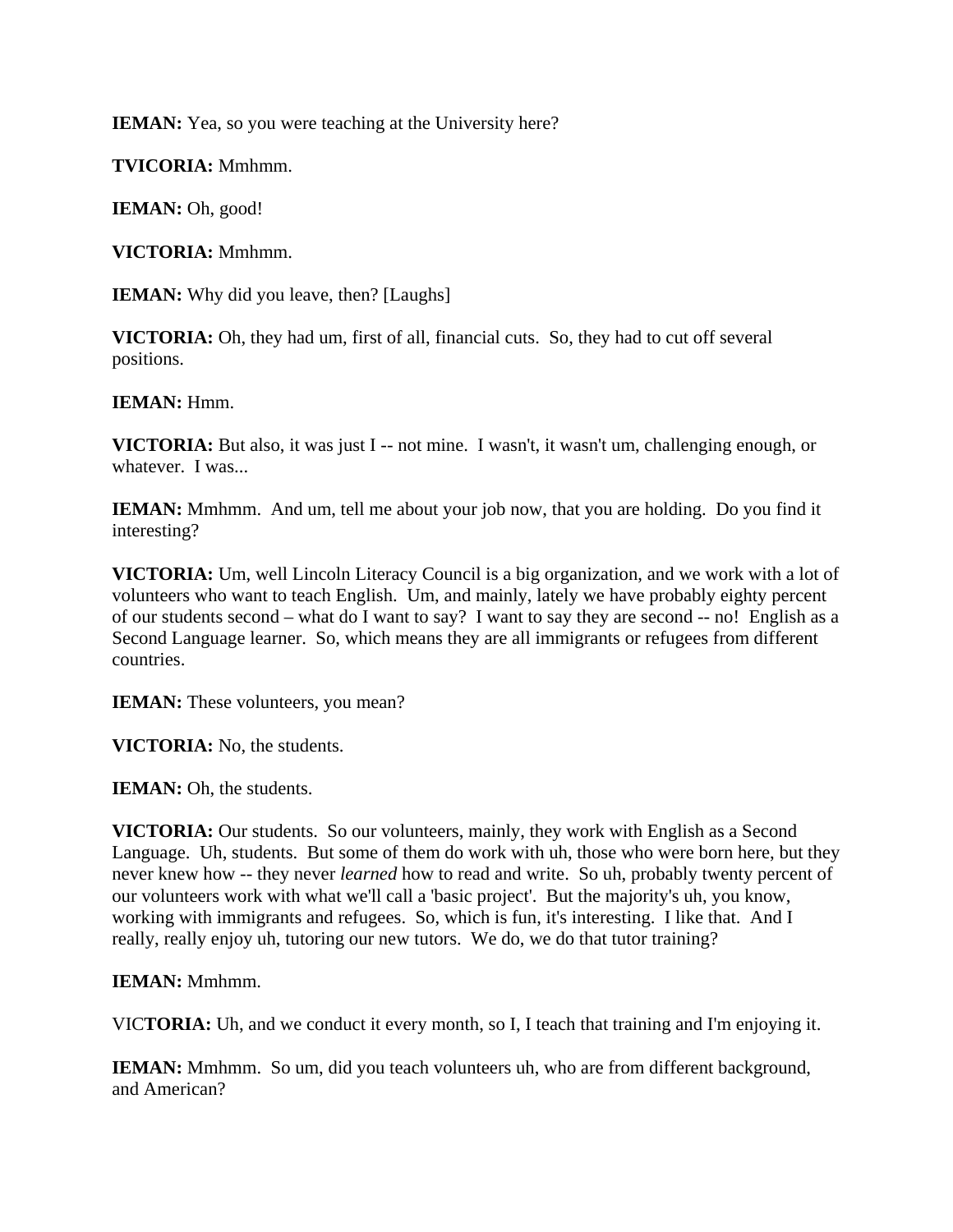## **VICTORIA:** No –

#### **IEMAN:** Do you teach --

**VICTORIA:** Well, our volunteers probably – I've been doing it for five years, and I've met maybe up to ten people, out of all of these volunteers, who were not um, Americans. Uh, so I met like, one person from – like two young ladies from Armenia, and one person from, I believe, Vietnam. I can't even think of uh, the countries. But these are not -- like I said, probably no more than ten people. But the majority of, um – we have about 800 um, volunteers, tutors?

#### **IEMAN:** Hmm.

**VICTORIA:** So, definitely the huge majority of them are native -- well, they are Americans who are born here. I don't want to say *Native Americans*, they're just the people who were born here.

**IEMAN:** Hmm. Why I'm asking you, because I wanted to know whether you have non-American, uh, and whether – have they improved to have the good accent, and to have good language to teach?

**VICTORIA:** Are we talking about volunteers, or students?

**IEMAN:** Volunteers.

**VICTORIA:** Volunteers? Um, well, we will not be working on volunteer skills, we will be working on student skills. So, those who came to our trainings, they did have pretty good English. They did.

#### **IEMAN:** Hmm.

**VICTORIA:** Oh! I'm sorry, I probably forgot about this. The Lincoln Action Program, they were sending some AmeriCorps. And they were, a lot of them were not Americans.

#### **IEMAN:** Hmm.

**VICTORIA:** So, you know. Yea, so, probably it wasn't more than – it was more than ten uh, people, that went to our training.

**IEMAN:** Hmm, good. And uh, there is one more thing. Uh, what else do you -- do you have any other work, other than Lincoln Literacy?

**VICTORIA:** Yes. I also work as a court interpreter, at the court. And I am interpreting the court sessions to those uh, Russians who are in trouble.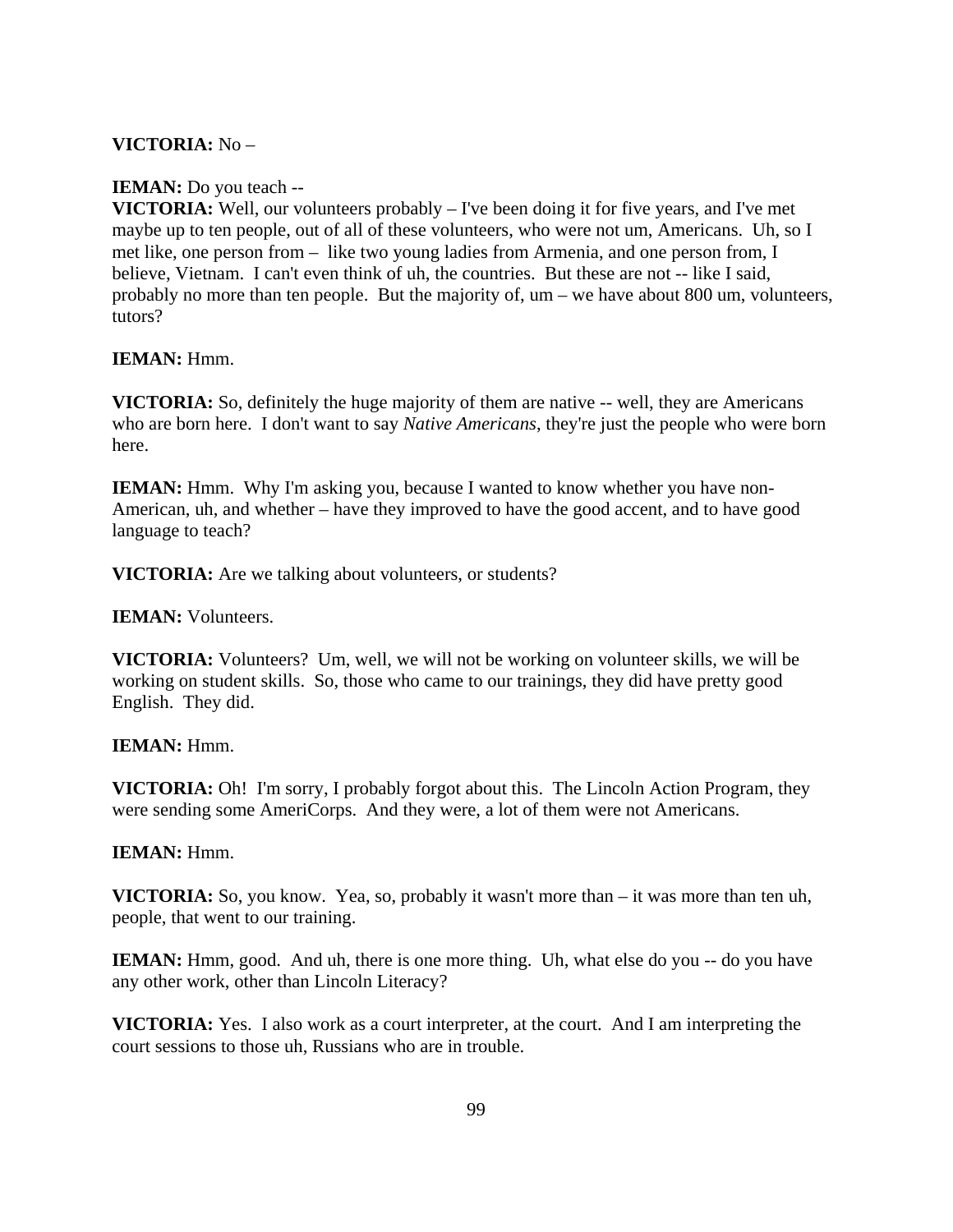**IEMAN:** Hmm.

**VICTORIA:** And I work a lot with the lawyers and um, you know, things like that. When, you know, we need to find some legal advice, and all that.

**IEMAN:** Mmhmm.

**VICTORIA:** I also am a real estate agent.

IEMAN: Oh, good.

**VICTORIA:** So, I work with uh, populations of some people from Russia or Ukraine, as well as with uh, Americans. Finding homes for them.

**IEMAN:** Oh, great! Which means you are very active. [Laughs]

**VICTORIA:** I'm active, yes. Plus, having two kids at home, yes.

**IEMAN:** Whoa.

**VICTORIA:** Yes, full-time.

**IEMAN:** And uh, do you have to travel sometimes, to go away?

**VICTORIA:** Yes, yes. I love it, love traveling.

**IEMAN:** So, do you travel for which uh, part of your work? Do you travel with the uh, home real estate? Or, do you travel with the other, court?

**VICTORIA:** Oh! I don't have to travel as a business, uh – on the business trips. No, I don't have any business trips. But, I have a lot of vacation trips. [Laughs] Which shows a lot on my uh, family budget!

[Interviewer laughs]

**VICTORIA:** But, we just love to travel. John gets to travel  $-$ - my husband gets to travel a lot  $-$ 

**IEMAN:** Mmhmm.

**VICTORIA:** And uh, usually we go with him. And uh, but in summer, of course, I go to Russia and I take both of my kids with me.

**IEMAN:** Mmhmm.

**VICTORIA:** And uh, they get to — not only to learn the language, but also to get that experience of living in a foreign country, which is very –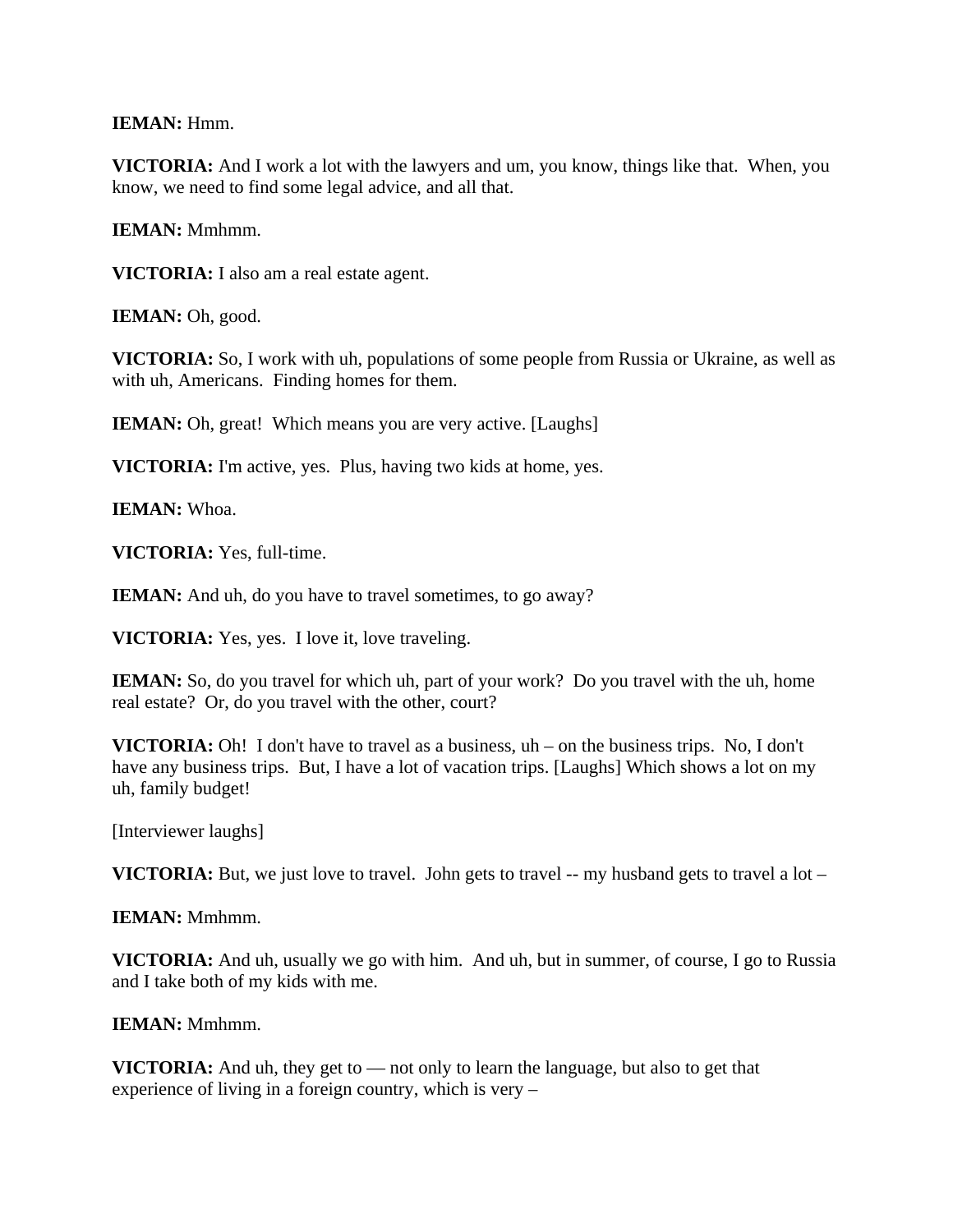**IEMAN:** Hmm.

**VICTORIA:** – uh, I think it's a unique experience.

**IEMAN:** Yea, good. And do they speak Russian?

**VICTORIA:** Yes, they do, they do.

**IEMAN:** That's so good!

**VICTORIA:** Um, Liza, who is fifteen now, she is um, very fluent in English -- oh, I'm sorry, in Russian. And I'm thinking, because she has friends who are her age back in Moscow --

**IEMAN:** Russian?

**VICTORIA:** Mmhmm.

**IEMAN:** Oh, good!

**VICTORIA:** So, once they are there, you know, she's pretty much forced to speak Russian. And that works.

**IEMAN:** Mmhmm.

**VICTORIA:** While Eddie, who is eleven, he doesn't have friends of his age back in Moscow, so he is not developing his Russian language skills as much as I would love him for to do.

**IEMAN:** Hmm. But hopefully, he will, when you take him for the next holiday. [Laughs]

**VICTORIA:** Hopefully he will! We can always hope!

**IEMAN:** Uh, tell me about um, what you think about Lincoln when you came first, and what about Lincoln now.

**VICTORIA:** Um, that's a good question, because I – to be honest with you, I did not like Lincoln the first time I came in here.

**IEMAN:** Hmm.

**VICTORIA:** It was too small, it was, I want to say, boring. I just didn't enjoy it. Uh, I always, always loved people who live here. People are um, very nice, smiling, welcoming, kind. This is a very positive uh, you know, experience, meeting people here.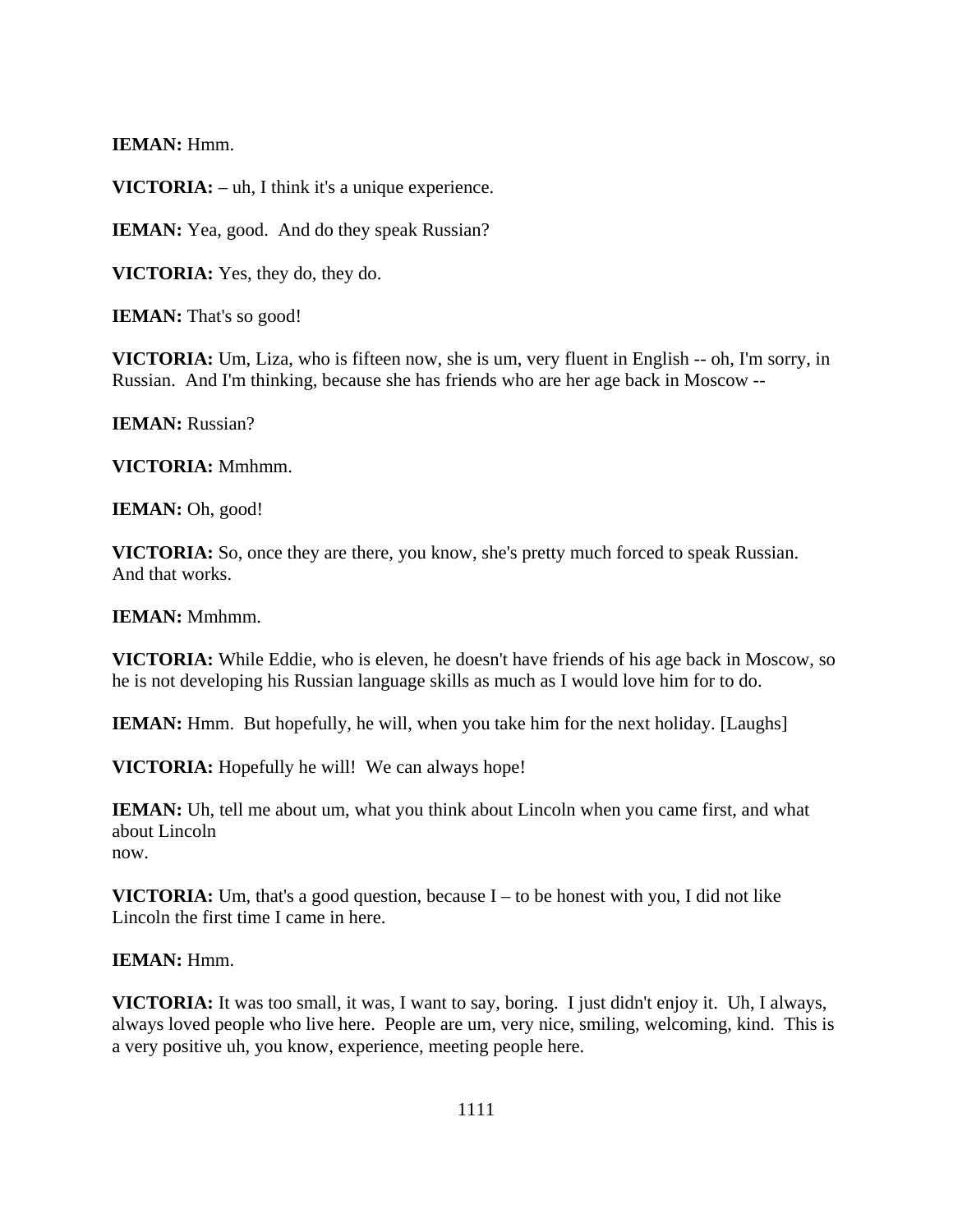**IEMAN:** Hmm.

**VICTORIA:** Um, the city or the town itself, no, I didn't enjoy it. By now, I am well-acclimated. I am used to it, and now I am enjoying it. In fact, I am enjoying it better than busy city life.

**IEMAN:** Hmm.

**VICTORIA:** So, I guess I am getting spoiled here.

**IEMAN:** [Laughs] When did you first come um, to Lincoln?

**VICTORIA:** Here? In 1990, sixteen years ago.

**IEMAN:** Oh! Sixteen years ago, long time ago.

**VICTORIA:** Yes.

**IEMAN:** And uh, has Lincoln changed, from that day?

**VICTORIA:** Yea, I think so. I think so.

**IEMAN:** Do you find a difference?

**VICTORIA:** And also, to me -- well, yea, I think it's grown more, and we have some...I don't know. The Lied Center was always here, the, you know, Stadium was always here. Um, stores are closing and opening up, so we can't even say, you know, /this/ is new.

**IEMAN:** Hmm.

**VICTORIA:** It's pretty much, probably, staying the same. It's just me, who is getting used to it.

**IEMAN:** Hmm. Because, some people think that before there were less foreigners. Now, Lincoln is full of foreigners.

**VICTORIA:** Multi-cultural.

**IEMAN:** Yea, more multi-cultural.

**VICTORIA:** That's what I'm hearing. I don't see it that much. I mean, you know, I see it at Lincoln Literacy, at my job, yes. But I don't see it in everyday life.

**IEMAN:** Hmm. Uh, tell me about citizenship. Do you have citizenship?

**VICTORIA:** Mmhmm.

**IEMAN:** Or are attempting to have?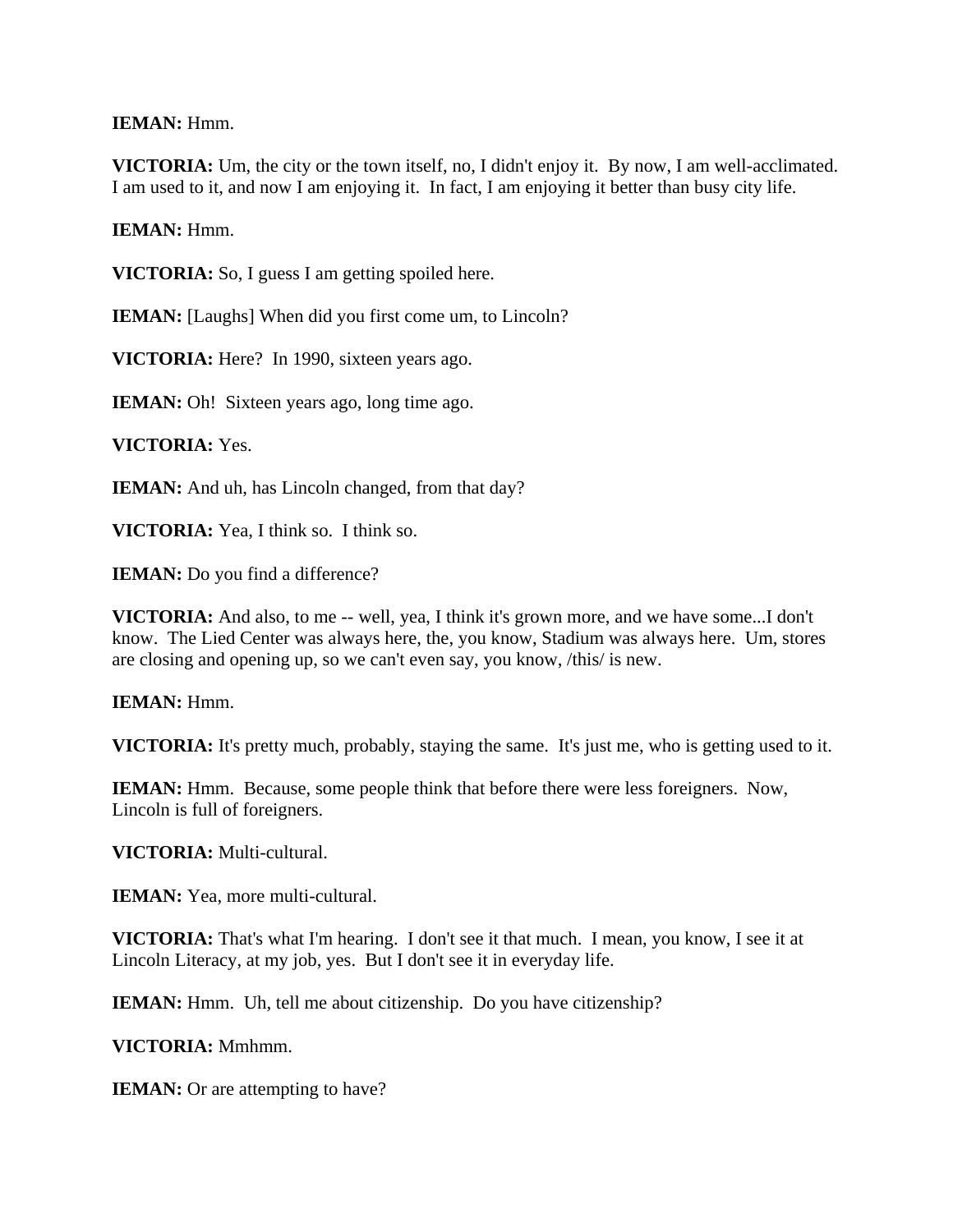**VICTORIA:** No, I did get my citizenship.

**IEMAN:** Hmm. So, were you interested to get citizenship?

**VICTORIA:** Was I?

**IEMAN:** Yea. Are you going to get your citizenship?

**VICTORIA:** No, I did get it. I am a citizen.

**IEMAN:** Yea, you *are* a citizen. And, uh, there is one more thing about your children. Do you find something – do you find your children now uh, coping with the situation here? Or, do you find here is different than in Moscow, or do you find it's okay with you? And how do you, um –

**VICTORIA:** Raise kids?

**IEMAN:** Yea.

**VICTORIA:** Well, the theory goes that Lincoln is a good city to raise a family.

**IEMAN:** Hmm.

**VICTORIA:** So, hopefully we don't have many problems here, as other big cities do.

**IEMAN:** Hmm.

**VICTORIA:** But, sounds like, you know, people still – in high school, they still have drugs and they still have, you know, pregnant teenagers, so. You know, we are not guaranteed that things are not happening in this town. So, we still need to  $-I$  think that I still need to watch after my kids as much as I can.

**IEMAN:** Hmm.

**VICTORIA:** Not to let it happen.

**IEMAN:** As you look back, what do you think about leaving the country you were born in and coming to the United States?

**VICTORIA:** Well, let's keep that – that's a long question. Let's talk about something else.

**IEMAN: [**Laughs] So, what recommendations would you give others who are following behind you?

**VICTORIA:** Um, probably to follow their – well, to be very careful with making up their mind,